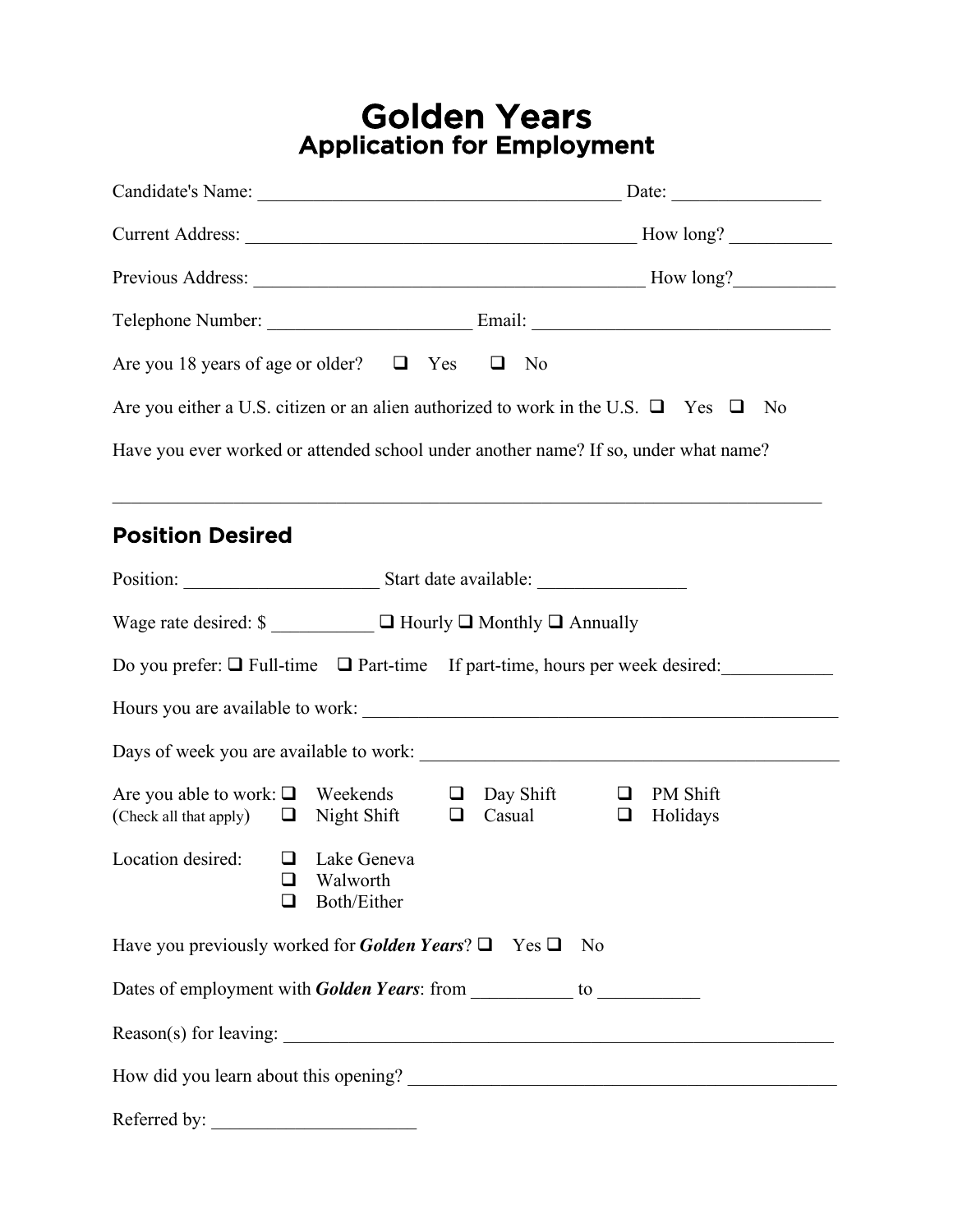## **Education**

| High School:                                                                                                                                        | Graduated?<br>$\Box$ Yes $\Box$ No | Grades Completed:   |  |
|-----------------------------------------------------------------------------------------------------------------------------------------------------|------------------------------------|---------------------|--|
|                                                                                                                                                     |                                    | 9<br>10<br>11<br>12 |  |
| Technical School:                                                                                                                                   | Graduated?<br>$\Box$ Yes $\Box$ No | Course of Study:    |  |
| College/University:                                                                                                                                 | Graduated?<br>$\Box$ Yes $\Box$ No | Course of Study:    |  |
| Post-Graduate Education:                                                                                                                            | Graduated?<br>$\Box$ Yes $\Box$ No | Course of Study:    |  |
| Describe any other education, training, certifications, or specialized skills which may qualify<br>you for the position for which you are applying: |                                    |                     |  |
|                                                                                                                                                     |                                    |                     |  |
|                                                                                                                                                     |                                    |                     |  |
|                                                                                                                                                     |                                    |                     |  |
|                                                                                                                                                     |                                    |                     |  |
|                                                                                                                                                     |                                    |                     |  |
|                                                                                                                                                     |                                    |                     |  |
|                                                                                                                                                     |                                    |                     |  |
|                                                                                                                                                     |                                    |                     |  |
|                                                                                                                                                     |                                    |                     |  |
|                                                                                                                                                     |                                    |                     |  |
|                                                                                                                                                     |                                    |                     |  |
|                                                                                                                                                     |                                    |                     |  |
|                                                                                                                                                     |                                    |                     |  |
|                                                                                                                                                     |                                    |                     |  |
|                                                                                                                                                     |                                    |                     |  |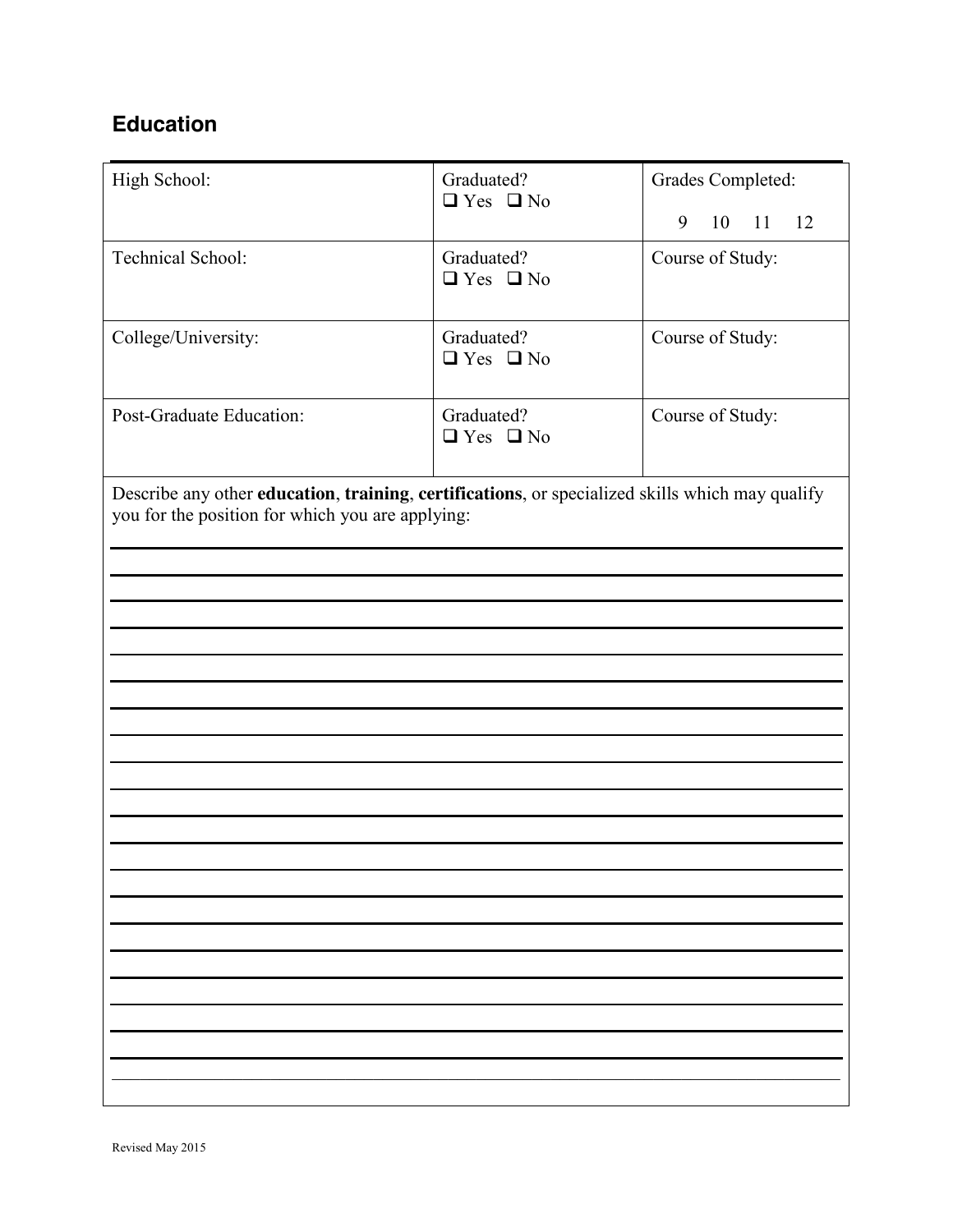## **Work Experience**

| Please list all previous employment, beginning with the most recent. If you need more room, you may attach another<br>sheet of paper. |                |                     |                                         |
|---------------------------------------------------------------------------------------------------------------------------------------|----------------|---------------------|-----------------------------------------|
| Employer:                                                                                                                             |                | Address:            |                                         |
|                                                                                                                                       |                |                     |                                         |
| T <sub>o</sub><br>From                                                                                                                | Position Held: |                     | Reason for Leaving:                     |
| Supervisor's Name & Title:                                                                                                            |                |                     | May we contact?<br>$\Box$ Yes $\Box$ No |
| Description of Duties:                                                                                                                |                |                     |                                         |
| <b>Starting Compensation:</b>                                                                                                         |                | Final Compensation: |                                         |

| Employer:                     |                | Address:            |                                         |
|-------------------------------|----------------|---------------------|-----------------------------------------|
|                               |                |                     |                                         |
| To<br>From                    | Position Held: |                     | Reason for Leaving:                     |
| Supervisor's Name & Title:    |                |                     | May we contact?<br>$\Box$ Yes $\Box$ No |
| Description of Duties:        |                |                     |                                         |
| <b>Starting Compensation:</b> |                | Final Compensation: |                                         |

| Employer:                     |                | Address:            |                                         |
|-------------------------------|----------------|---------------------|-----------------------------------------|
| T <sub>o</sub><br>From        | Position Held: |                     | Reason for Leaving:                     |
| Supervisor's Name & Title:    |                |                     | May we contact?<br>$\Box$ Yes $\Box$ No |
| Description of Duties:        |                |                     |                                         |
| <b>Starting Compensation:</b> |                | Final Compensation: |                                         |

Revised May 2015